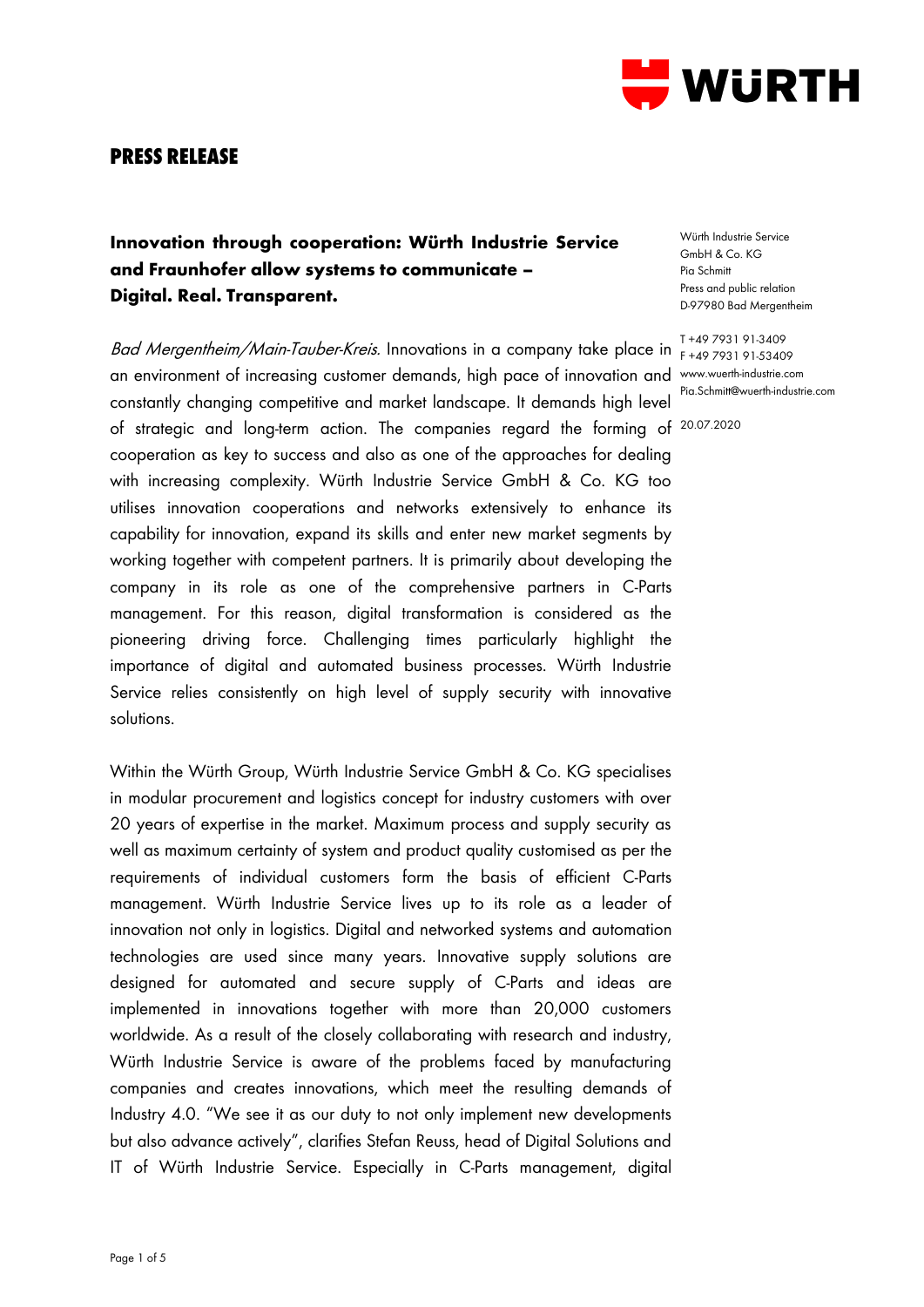

solutions are gaining importance nowadays and will become even more important in the future.

#### **Cooperation with Fraunhofer IML: together towards success!**

Since 2013, Würth Industrie Service has been successfully doing development work for intelligent future-oriented solutions together with Fraunhofer Institute for Material Flow and Logistics IML. The company is able to implement technology trends for an efficient C-Parts management in a timely and precise manner by actively working together with highly qualified scientists. Thus, Würth Industrie Service plays a significant and long-term part in developing the logistics of the future. Stefan Reuss believes: "As a young and innovative company, Würth Industrie Service benefits from the highly efficient professional and methodical expertise in all areas. We can utilise the complete know-how of the Fraunhofer network. New ideas can be converted into solutions and practice-oriented systems as well as application-specific products in a structured manner. The cooperation between Fraunhofer IML and Würth Industrie Service offers the necessary flexibility for the same."

## **Digitalisation as pioneering driving force in modern C-Parts management**

Connected systems provide the starting point for Industry 4.0 in modern C-Parts management. These are the systems that generate large amount of data. This also applies to digitalised ordering, managing and handling of production goods and operating supplies. Millions of data records are accumulated per month in a middle-sized industrial company. At the same time, it is extremely important to harmonise and efficiently align the value chain and intralogistics processes. Only a customised business model turns the data supply of Würth Industrie Service into a potential turnover. This is exactly where the company starts with the new concept of purely **data-driven business models** in the course of existing cooperation and actively engages in development. One thing is certain: Transparency and traceability of their inventory is an important success factor for the industry customers. Therefore, Würth Industrie Service focuses on consistently developing technologies by cooperating with Fraunhofer Institute for Material Flow and Logistics IML. The motto is: together towards success!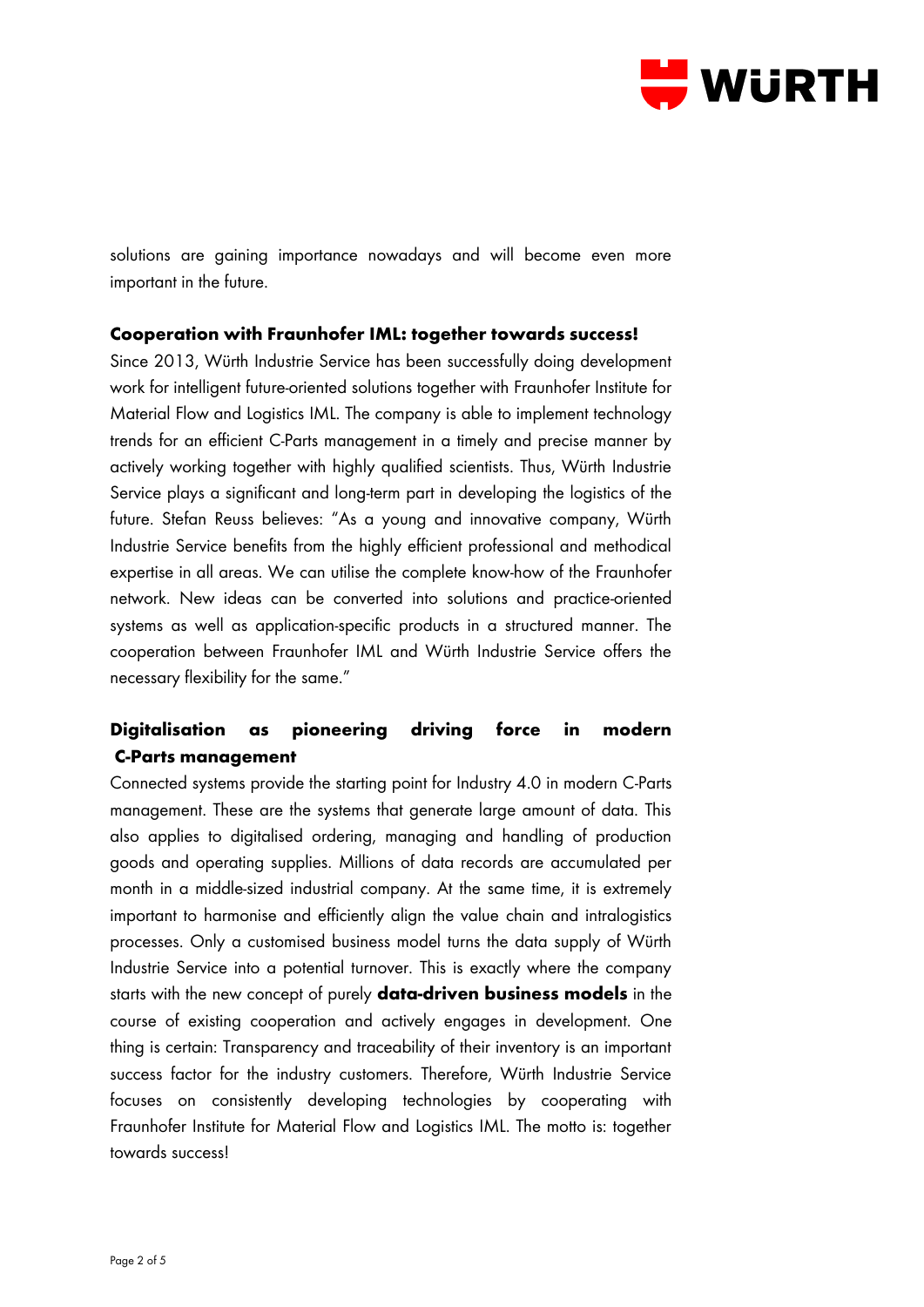

**iDISPLAY** meets the claim "Systems are connected with each other - Digital. Real. Transparent." in its full functionality. The company undertakes development work on the study in cooperation with Fraunhofer IML. The result of the prototype: another milestone in C-Parts management in the direction of Industry 4.0. The manufacturing companies can directly interact at the storage location and directly initiate different processes within their value chain using iDISPLAY, a multifunctional shelf label, which functions independently. For the first time, not only an exchange is possible from the digital to the tangible world but also communication from the reality to the virtuality. It provides maximum transparency of data and information!

With the promise of maximum transparency, the study also presents **iBin®: the first intelligent Kanban bin.** As the first C-Parts partner, Würth Industrie Service presents an optical ordering system that revolutionises the entire materials industry in a sustainable way. For the first time, it is possible to obtain the information about quantity, number and order status of the items at bin level via the built-in camera and transfer it to the ERP system automatically using RFID technology. Therefore, not only is it possible to deliver small parts needed for production just-in-time on a requirement-driven basis, but also supply C-Parts in real time. It is a future-oriented and intelligent system that sets new standards. In this case, successful development work means innovation through cooperation: The iBin® is developed together by Würth Elektronik ICS GmbH & Co. KG and Würth Industrie Service and demonstrates exceptionally high level of dynamics and innovativeness of the companies of Würth-Group. Since the LogiMAT 2013, numerous developments and innovative approaches of technology were reviewed during the cooperation work.

In order to design the storage location more effectively in the future, Würth Industrie Service also focusses on developing innovative solutions for **seamless indoor localisation and indoor navigation** together with Fraunhofer IML allowing the customers to localise our systems on site. Whether Kanban systems, storage systems or vending machines: in order to optimise the onsite support, the company relies on the expertise of Fraunhofer network.

The motto: Würth Industrie Service regards the forming of cooperation as key to success. This also paves the way through challenging times to establish the company as the reliable C-Parts partner. In particular, the cooperation with Fraunhofer IML improves our understanding of innovative skills. In the face of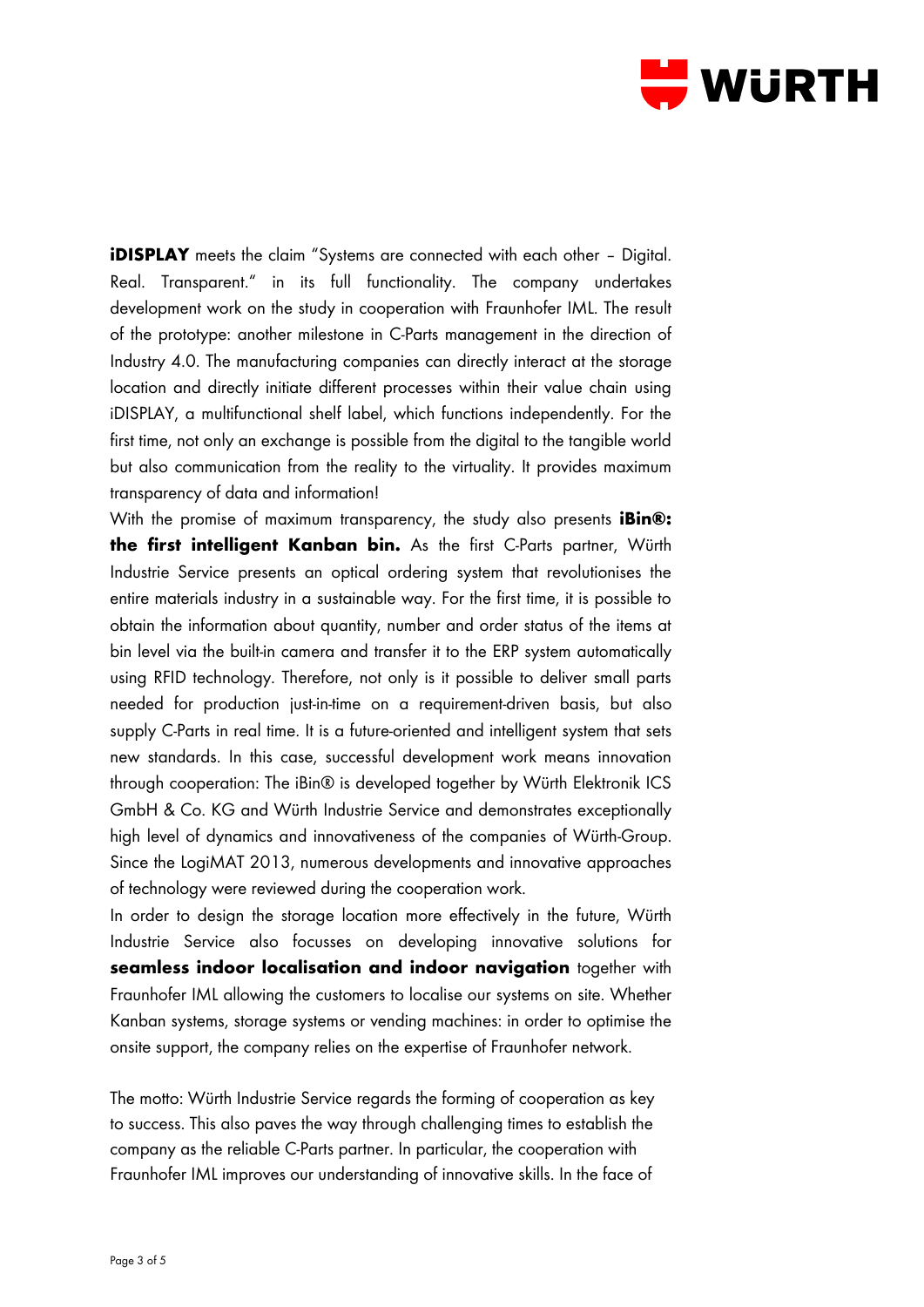

global competition, increasing customer demands and rapid innovations, this is the only way to convert visions into reality in a consistent and timely manner.

### **Pictures:**



Photo 1: Study on iDISPLAY.jpg Caption 1: iDISPLAY – Digital. Real. Transparent.

Photo source 1: Archives of Würth Industrie Service GmbH & Co. KG



Photo 2: iBin®: Inventories at a glance.jpg Caption 2: iBin®: The first intelligent Kanban bin of Würth Industrie Service Photo source 2: Archives of Würth Industrie Service GmbH & Co. KG